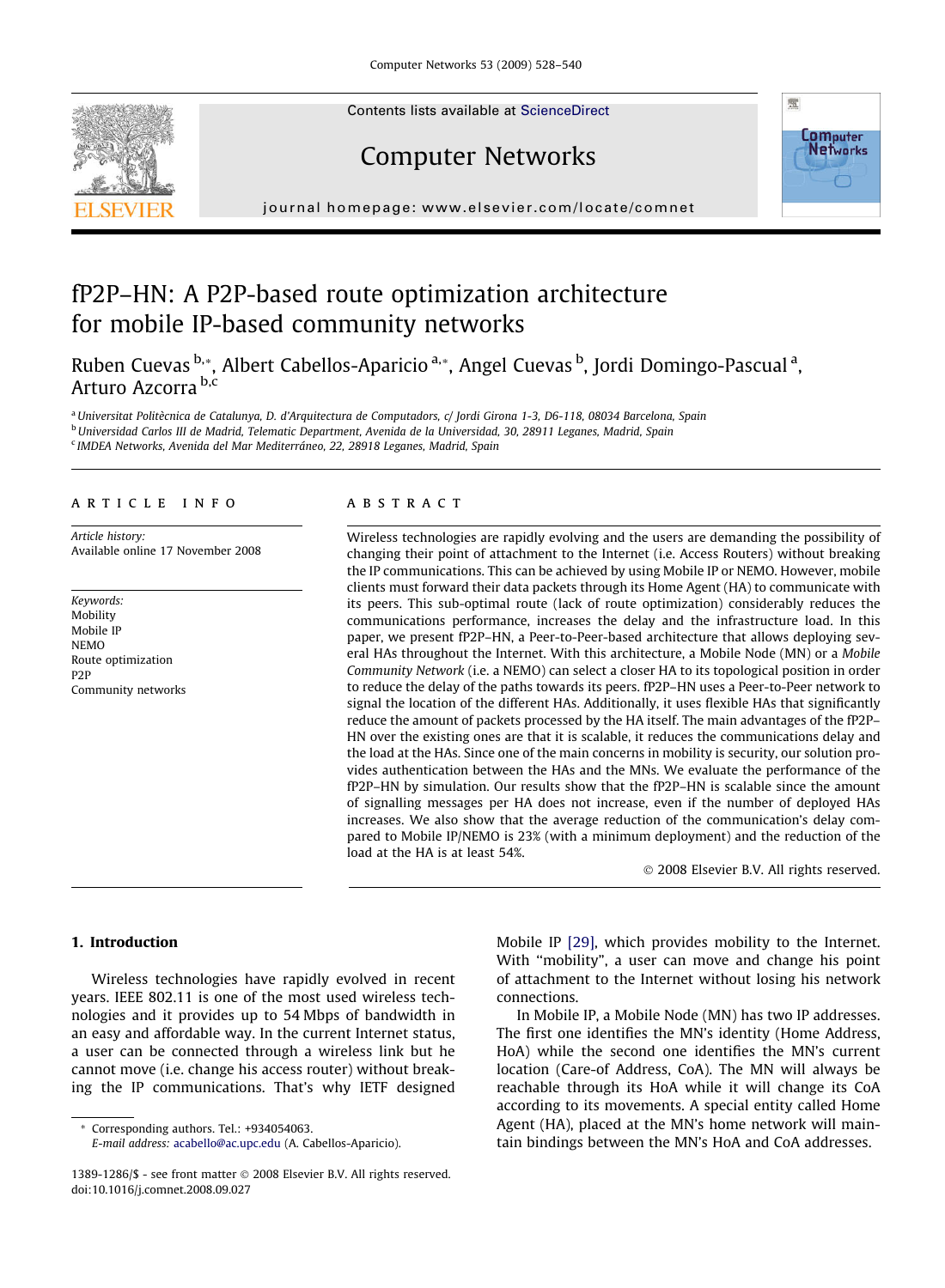The main limitation of Mobile IP is that communications between the MN and its peers are routed through the HA. Unfortunately, packets routed through the HA follow a sub-optimal path. This reduces considerably the communications' performance, increases the delay and the infrastructure load. In addition, since a single HA may be serving several MNs and forwarding several connections, the HA itself may become the bottleneck of the whole system and represents a single point of failure in Mobile IP-based networks [\[1\]](#page-11-0).

Mobile IPv6 [\[30\]](#page-12-0) solves this limitation by allowing MNs to communicate with their peers directly (route optimization) by exploiting special IPv6 extension headers. However, the NEMO protocol (NEMOv4 [\[2\]](#page-11-0) and NEMOv6 [\[32\]](#page-12-0)), which provides mobility to networks instead of nodes, does not support route optimization, even in IPv6. That is why we believe that route optimization is an issue in the current Internet status (IPv4) and even in the future (IPv6). Note that a NEMO (NEtwork that MOves) can be seen as a Mobile Community Network. From the Internet infrastructure's point of view, a Community Network is a set of nodes located in the same geographical area. The nodes belonging to the Community Network are equipped with at least one wireless interface and can share information directly using an adhoc protocol. Regarding the connection with the Internet, the nodes belonging to the Community Network share a common point of attachment. This common point can be seen as the NEMO's mobile router. This router is equipped with two interfaces: an "external" long-range wireless interface intended to attach to the Internet and an ''internal" interface intended to provide connectivity to the nodes belonging to the Community Network.

Solving the route optimization problem has attracted the attention of the research community and several solutions have been proposed [\[3–6\].](#page-11-0) The main idea behind these proposals is deploying multiple HAs in different Autonomous Systems (ASes). Then, a MN may pick the best HA according to its topological position thus, reducing the delay of the paths towards its peers. The main challenge of this approach is signalling the location of the different HAs throughout the Internet. Some of authors use the exterior Border Gateway Protocol (eBGP) protocol [\[3,5,6\]](#page-11-0) while others [\[4\]](#page-11-0) use Anycast routing. The main issue of these proposals is the scalability. On the one hand, using the exterior BGP protocol means increasing the load in the already oversized global routing table [\[7\]](#page-11-0). On the other hand, anycast's defiance of hierarchical aggregation makes the service hard to scale [\[8\]](#page-11-0). In addition, these solutions force the MNs to send the data packets through the HAs, increasing the load on these devices that may become the bottleneck of the whole system [\[1\].](#page-11-0)

In this paper, we propose a scalable architecture, named fP2P–HN (flexible P2P Home agent Network) that solves the route optimization issue for Mobile IP and Mobile Community Networks (NEMO). We propose using an overlay Peer-to-Peer (P2P) network to signal the location of the different HAs [\[17\]](#page-11-0). When a MN detects that its current HA is too distant it queries its Original HA (the one serving the MN's Home Network) that belongs to the fP2P–HN network for a closer HA. Then, the fP2P–HN network uses BGP information to locate a HA that reduces the delay of the paths between the MN and its peers, for instance by choosing a HA located in the same AS as the MN. Since security is one of the main concerns in mobility, we also present an architecture that provides trustworthiness to the HAs belonging to the P2P network and that allows that the MNs can be authenticated by the HAs (and vice versa).

Our solution allows deploying multiple HAs at different ASes without impacting the exterior BGP global routing table or requiring anycast routing; however, the HAs are still responsible of forwarding all the MN's data packets. In order to alleviate their load, we propose to deploy flexible HAs (fHA) [\[18\].](#page-11-0) The main idea behind the fHAs is that a registration from a MN to a HA can be viewed as an internal route from the network's point of view. That is, when a MN registers a new location into its HA, it is actually installing a new route (Home Address  $\rightarrow$  Care-of Address). We believe that this route can be announced throughout the network using the interior BGP (IBGP [\[31\]\)](#page-12-0) protocol to each of the AS' Border Routers. Then, the Border Routers are aware of the current location of the MN and will decapsulate and forward any packets addressed to/from the MN directly, just as regular packets. Thus, MN's data packets are not forwarded by the HAs but by the Border Routers. It is worth to note that HAs are not necessarily devices designed for routing purpose whereas routers are routing-dedicated devices.

Our solution fP2P–HN is simple, scalable and secure. Moreover it does not require deploying any new entities on the Internet. At the Inter-domain level, we signal the location of the HA using a P2P network instead of using eBGP or anycast. At the Intra-domain level we signal the location of the MN using IBGP, in this way the Border Routers are aware of the location of the MN and the load of the HA is significantly reduced. As we will see later, we evaluate the performance of our proposal through simulation. Our results show that the fP2P–HN is scalable since the amount of signalling messages per HA does not increase, even if the number of deployed HA increases. This amount of signalling, in the worst case, is around 20 kbps per HA. We also show that the average reduction of the communication's delay compared to Mobile IP/NEMO grows from 23% (with a minimum deployment) up to 80% (with large deployments). Whereas the reduction of the load at the HA varies between 54% (in the worst case) and nearly 100% (in the best case).

In our previous work, we presented a P2P Home Agent network that signals the location of different HAs throughout the Internet [\[17\]](#page-11-0). In [\[18\],](#page-11-0) we presented the flexible HAs, that reduce significantly the traffic load. The main contributions of this paper are three: the first contribution is the novel architecture fP2P–HN (Section 2) which is based on both solutions. The second contribution is the evaluation of the solution (Section 3). Finally, the third contribution, is a security architecture (Section 2.7) that provides authentication to the nodes belonging to the network.

## 2. Flexible P2P home agent network

In this section, we detail the fP2P–HN architecture. Please note that an fHA (flexible HA) is a Home Agent that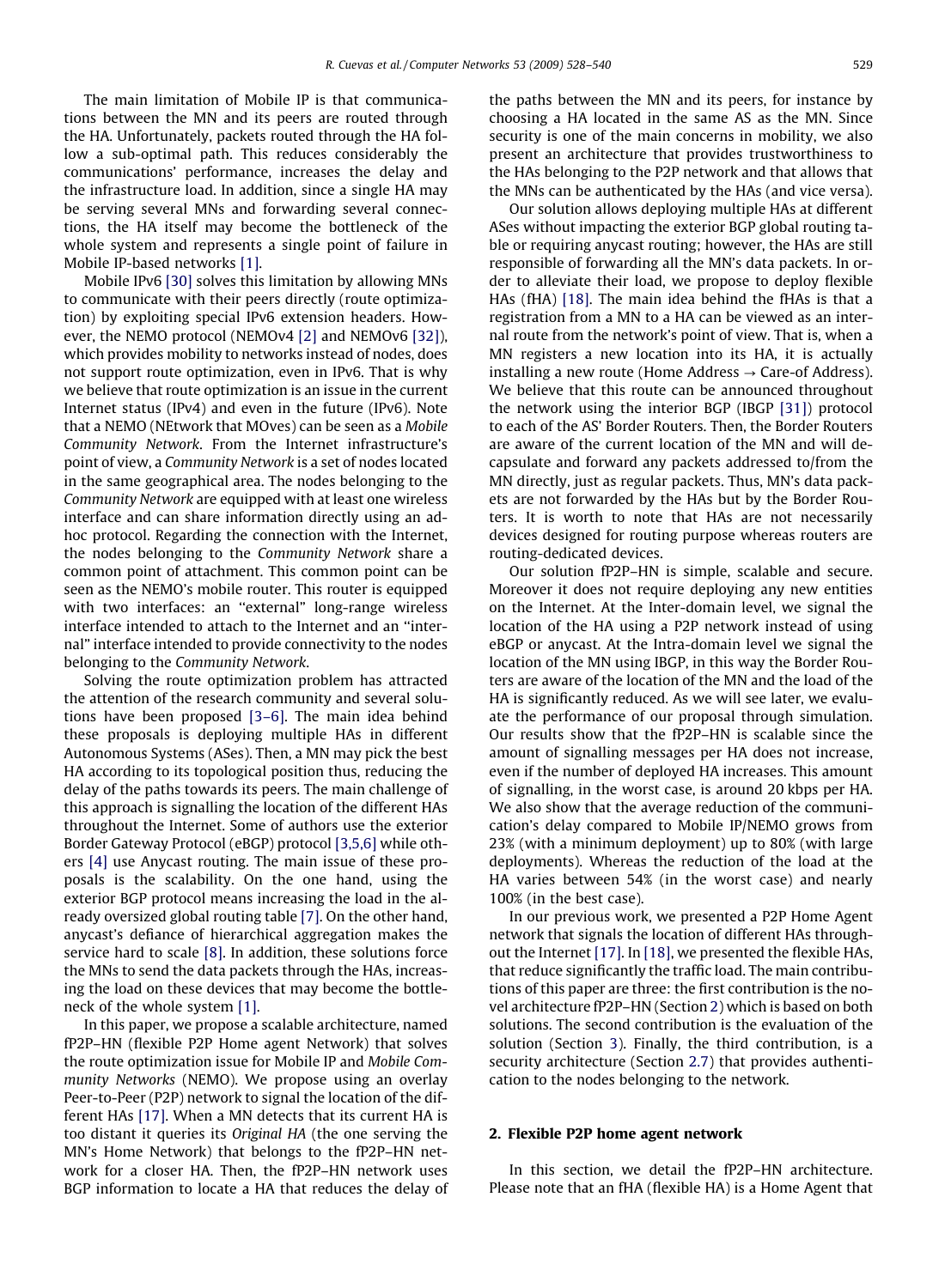belongs to the architecture and that has special features. In this paper, we will refer to a HA or an fHA indistinctively.

# 2.1. Overview

The main goals of the fP2P–HN architecture are to reduce the delay of the communications of the MNs and the load at the fHAs. Fig. 1 shows an overview of the architecture.

When a Mobile IP or NEMO client changes its point of attachment to the Internet it establishes a new tunnel with its HA to communicate. Depending on the MN's topological position, this new path may have a large delay. We propose to deploy several HAs throughout the Internet in order to reduce this delay. When the MN detects that the new path to its currently assigned HA has an unacceptable performance (e.g. RTT  $\ge a$  given threshold) it queries its Original HA (the HA serving the MN's Home Network at the MN's administrative domain) for a closer one (i.e. an HA located in the MN's current AS). Our architecture is flexible and allows using any metric to trigger the discovery of a closer HA. In this paper, we use the RTT because it is a simple metric able to capture the performance of a path. It is worth noting here that any other metric can be used.

Our proposal requires deploying several HAs throughout the Internet and has four differentiated phases. The HAs organize themselves in a P2P network which stores the information regarding their addresses and their topological position (HA's AS number). This P2P network is formed during the P2P Setup phase. The MNs are always bound to a HA belonging to this P2P network. Thus, when the MN detects that the RTT to its current HA is unacceptable it triggers the fHA Discovery phase and queries the P2P network for a closer HA. Once the MN has the IP address of this closer HA it sends a registration message (Binding Update) and obtains a new HoA (fHA Registration phase). The MN keeps using this HoA while the RTT remains below a given threshold.

All the HAs deployed in the fP2P–HN architecture are in fact flexible HAs. This means that they belong to the IBGP



domain of its AS. When their assigned MNs are attached directly to their AS they act as a regular HA. However, when the MNs are outside their AS, they announce the location of the MNs (Care-of Address) through IBGP to the AS' Border Routers (BR). This announcement is just a new route: To reach the MN (Home Address) packets must be addressed to its topological position (Care-of Address). This way, packets addressed from/to the MN are directly processed by the BR and thus, the load at the HA is considerably reduced. This is the last phase of the proposal known as Data Packet Forwarding.

### 2.2. P2P Setup phase

This subsection details how the P2P network is created. The P2P network is used to store the location of the fHAs (AS number) and their IP addresses. This information is used by MNs to locate a closer fHA to its topological position.

fHAs organize themselves forming a structured P2P overlay (also known as DHT-based P2P overlay). The fP2P–HN is fully flexible and can be deployed using any of the proposed structured P2P schemes [13]. In the remainder of the paper, we will consider Chord [14] as the P2P scheme, thus, the overlay's structure is a ring.

In the fP2P–HN, the search key is the AS-key that is computed as hash(AS number). When a new fHA joins the fP2P– HN it chooses an identifier (Peer-ID). In our case, this is the hash(fHA's IP Address). The fHA's position in the ring is determined by its Peer-ID: the fHA is placed between the two overlay nodes with the immediately higher and lower Peer-ID to its own id. Each overlay node has direct references to its two neighbours and also to other overlay nodes (crossing the ring) thus making the routing within the fP2P–HN faster. These nodes are named fingers. Each overlay node uses these fingers to create its fP2P–HN routing table.

Finally, each fHA must register its AS number within the fP2P–HN. The fHA obtains the AS-key by computing the hash(AS number). Then, it looks for the overlay node with the immediately higher Peer-ID to the AS-key, named successor, and sends to this node the AS-key, its IP address and its AS number. Moreover, the fHA sends some security information (See Section 2.7 for more details). The successor stores an entry with all this information.

## 2.3. fHA Discovery phase (inter-domain)

This subsection details [\(Fig. 2](#page-3-0)) how a MN can use the fP2P–HN to discover a closer fHA. An MN connected to  $fHA_1$  eventually detects (after a handover) that the RTT to  $f<sub>H</sub>A<sub>1</sub>$  is above a given threshold. Then, it triggers the procedure to discover a closer HA. The MN sends to its Original fHA a special BU soliciting the IP address of a closer fHA. At this point, the Orginal fHA discovers (using BGP) the AS number associated to the MN's CoA. Afterwards, it obtains the AS-key by computing the hash(AS number).

The search method within the fP2P–HN is as follows. The Original fHA sends a query with the AS-key. The search query is routed in the overlay towards the AS-key's **Fig. 1.** Overview of the fP2P–HN architecture.  $\qquad \qquad$  Successor. This fHA (e.g. *fHA*<sub>2</sub>) is responsible of storing the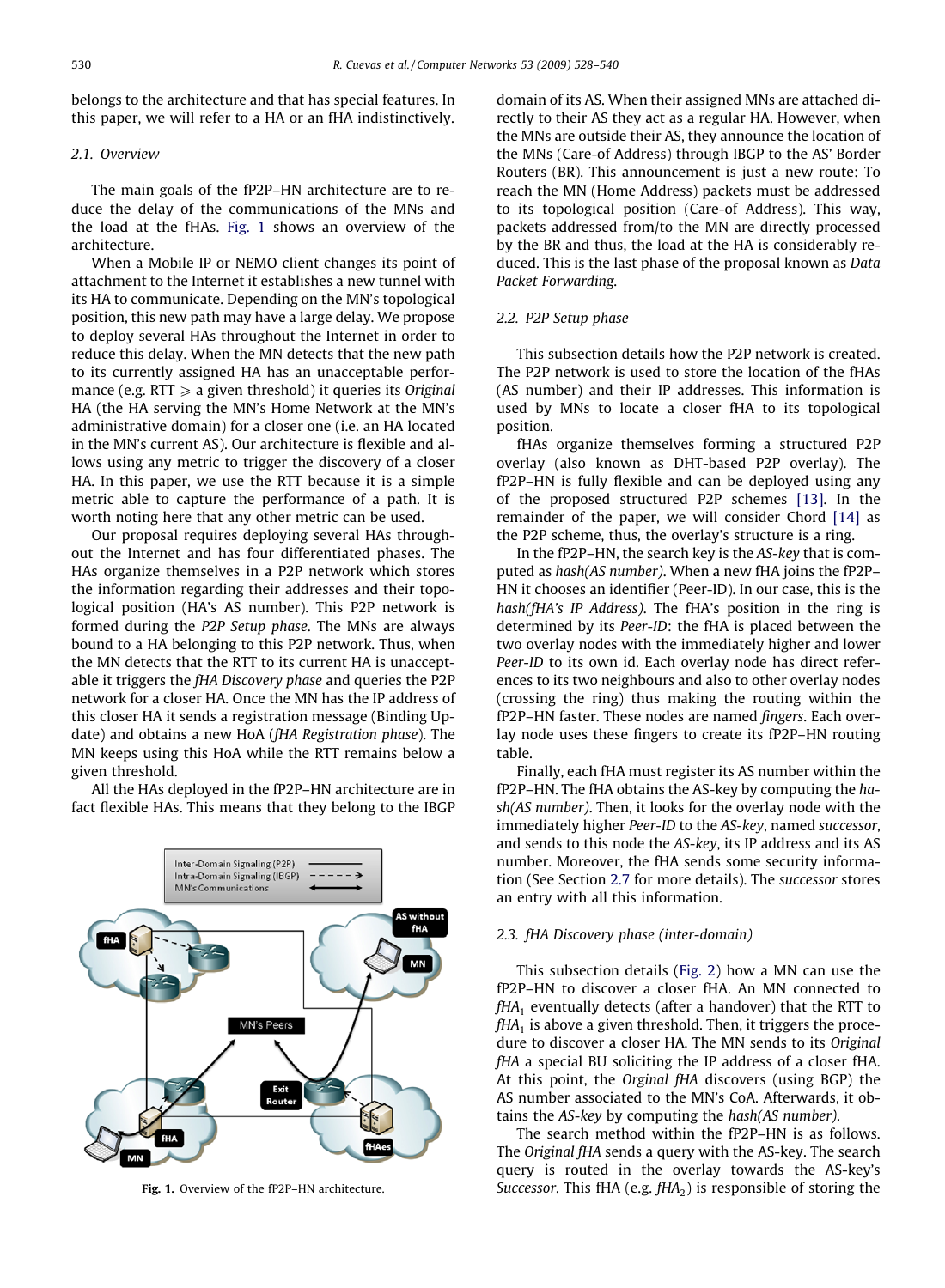<span id="page-3-0"></span>

Fig. 2. fHA Discovery phase in the fP2P-HN architecture.

information regarding the AS-key. Thus, it stores the IP addresses of all the fHAs located in the AS where the MN is currently attached. Then,  $fHA<sub>2</sub>$  sends these IP addresses to the Original fHA which in turn forwards them to the MN. Finally, the MN selects one of them and sends a special BU message to the new fHA in order to obtain a new HoA.

Although the fHAs are expected to be very stable entities, the fP2P–HN includes the mechanisms to make the solution dynamic and adaptive. For this purpose, every fHA periodically checks whether its neighbours and fingers are still reachable and running. If necessary, the fHA reconfigures its fP2P–HN routing table and establishes new neighbours or fingers.

Moreover, to make the solution more robust, reliable and load-balanced we use redundancy. Each AS-key is stored for several successors instead of just one. Then, in case of failure of a successor the others are still available and can reply to the queries. In addition, each MN has the list of the fHAs obtained during the last fHA discovery phase. Thus, if its current fHA fails, the MN can re-connect to one placed on the same AS.

#### 2.4. fHA Registration phase (intra-domain)

This subsection details the registration phase of a MN into a new fHA. At the Intra-Domain level, each MN selects a given fHA through the above-mentioned mechanism. Our fHA has the same functionalities as a regular HA but it uses IBGP to signal the location of the MNs to reduce the load. The fHA acts just as a regular HA when the MN is directly attached to its network.

When the MN is not directly attached to its AS, the fHA has to announce the new location of the MN (CoA) to the AS' BRs. To distribute this type of information we use the Interior Border Gateway Protocol (IBGP). In the fP2P–HN, the fHAs and the BRs create an IBGP domain. This IBGP domain may be an already existing one or a separate one. The

routes announced through this IBGP domain always have the longest prefix (/32) and never affect regular BGP routes. It should be noted that the routes announced by the fHAs will never be distributed outside the AS. Finally, the entities participating in the IBGP domain have pre-configured keys to provide confidentiality, integrity and authentication for the communications.

For each received registration message (Binding Update) from outside the AS, the fHAs send an IBGP UPDATE message to the BRs. We introduce new options in the IBGP UPDATE message. The UPDATE message sent to the BRs includes the following information: (Home Address, Care-of Address, Lifetime). Upon reception of this message, the BRs setup a tunnel endpoint with the MN. The tunnel source address is the one of the BR's address while the destination address is the Care-of Address. In addition, each BR adds the following route to its routing table: HomeAd $dress\&32 \rightarrow Tunnel$ . The tunnel and the route are automatically deleted after ''Lifetime" seconds. Finally the fHA will reply to the MN informing that the registration was successful and with the list of addresses of the BRs; this way the MN can address its tunnelled packets towards the BRs (see section below for details).

Once the MN is assigned to a new fHA or returns home it sends a registration message to the previous fHA. Upon reception, the fHA sends an IBGP WITHDRAWAL message to the BRs to immediately remove all the routes and tunnels related to the MN's Home Address.

Finally, since several fHAs can be deployed on the same AS, the MNs will receive a list of the available fHAs and will choose one based on any criteria (load balancing, RTT,...).

### 2.5. Data packet forwarding phase (intra-domain)

This subsection details how an MN's data packets are forwarded. If the MN is connected to the fHA's AS, then packets are forwarded just as in Mobile IP or NEMO.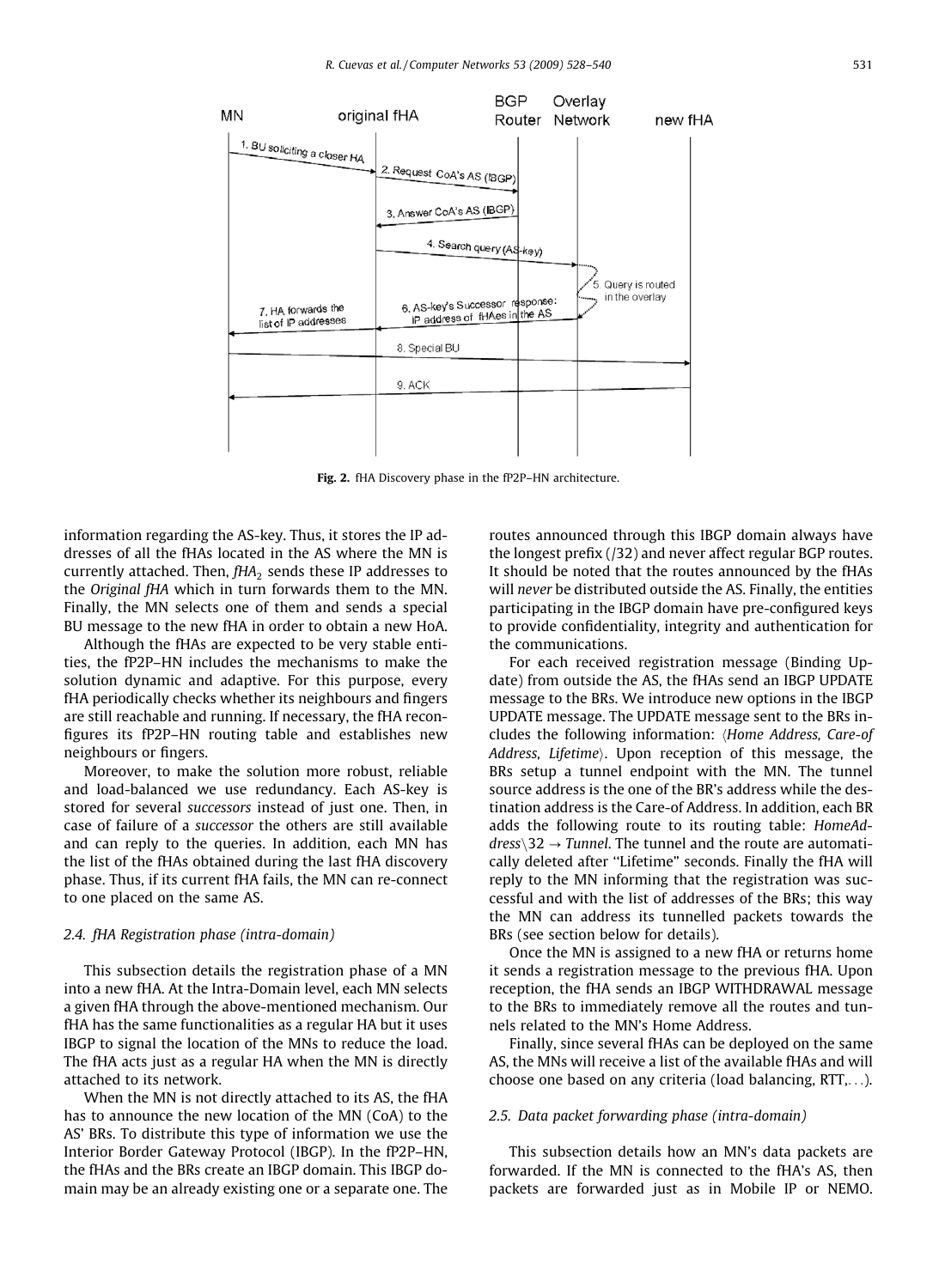However, when the MN is attached to a foreign AS, then the MN should forward the packets through its HA. However, since the HA is an fHA, the MN encapsulate its data packets towards the BRs (Fig. 3). Since the fHA has previously configured (using IBGP) a new tunnel (HomeAd $dress\32 \rightarrow Tunnel$ ) in the BRs, packets sent by the MNs are automatically de-capsulated and forwarded towards the packet's destination address (the MN's peer address). If the exit point of the MN's peer address is another BR, then the packet traverses the network as a transit packet.

Regarding the packets addressed towards the MN's HoA they will reach the fHA's AS. The BRs have learned the location (CoA) of the MN through IBGP and will automatically encapsulate and forward the packet directly towards the MN.

#### 2.6. Flexible home agent location

In the previous sections, we have assumed – for clarity – that each fHA belongs to an IBGP domain with the AS's BRs. However, our solution is flexible and allows that multiple sets of fHAs can be deployed in different networks of the AS. Then, each set of fHAs belongs to an IBGP domain with its network's Exit Routers. [Fig. 4](#page-5-0) presents an example.

In this example, the AS has two different networks (A and B). Two different sets of fHAs are deployed in network A and B. Thus, only routers labelled in black must belong to the IBGP domain with the fHAs of their network. The only requirement that these Exit Routers have to fulfill is being in the path of the packets addressed to the HoA delegated by the fHA.

A MN attached to this AS (A or B) is assigned to a given fHA; let's say one located at the A network. Then, it will receive a Home Address that belongs to the prefix of the network A. Thus, all the packets sent towards the MN will be received by the A's Exit Routers and forwarded directly to the MN. As noted previously, the MN encapsulates its data packets towards the A's Exit Routers that, in turn, de-cap-



sulate and forward towards the packet's destination address (the MN's peer).

## 2.7. Security considerations

In Mobile IP and NEMO, the mobile clients and the Home Agents are under the same administrative domain. That is why they are equipped with pre-configured keys. These keys provide, among others, two essential security properties to the mobile communications, trustworthiness and confidentiality. This means that the MNs and the HA can trust each other since they are authenticated. Additionally, ciphering techniques can protect the communications.

However, the MNs of the fP2P–HN may connect to different fHAs that, may or may not be under the same administrative domain. This section addresses the security at the fP2P–HN. Our goal is to achieve the same level of security as in Mobile IP and NEMO, that is: trustworthiness and confidentiality. In addition, we also provide mechanisms to achieve a third security property, non-repudiation, but only when it is required.

It must be considered that security solutions are highly dependent on the application scenario. In this section, we analyze security in two potential fP2P–HN scenarios: (i) the fP2P–HN is deployed by an unique organization and (ii) the fP2P–HN is formed by fHAs belonging to different organizations, typically Internet Service Providers (ISPs). In both scenarios, we address the security of the two types of communications present in the proposed solution: fHAfHA and fHA-MN communications.

## 2.7.1. Scenario I: fP2P–HN deployed by an unique organization

In the first scenario, all the fHAs are deployed by the same organization. Several approaches can be used in order to provide fHA-fHA trustworthiness. For instance, all the fHAs own a X.509 certificate [\[25\]](#page-12-0) provided by the organization that authorizes them to use the fP2P–HN services. This certificate provides trustworthiness, because any fHA can require another fHA's certificate in order to validate this second one as a legitimate entity. After being trusted, the fHAs involved in a communication can negotiate a shared key to provide confidentiality. This can be done by negotiating a session key based on Public/Private keys pair generated by each fHA (A public key could be also included along with the certificate provided by the organization). Finally, non-repudiation is obtained if each fHA is required to sign every data packet with its private key.

For fHA-MN communication, MNs are granted with a credential from the organization in charge of the fP2P– HN. This credential allows unique identification of a MN in the system and could be provided in different ways: hardware device, SIM card, a user/password pair, a certificate, etc. Thus, in order to achieve trustworthiness, the MN obtains the fHA's certificate and the fHA requests the credential from the MN. Again, confidentiality is obtained by negotiating a session key between the MN and the fHA. Finally, if non-repudiation is required, it is achieved if fHAs sign the data messages using their private keys and MNs Fig. 3. Data packet forwarding. The same state of the messages include their credentials within the messages.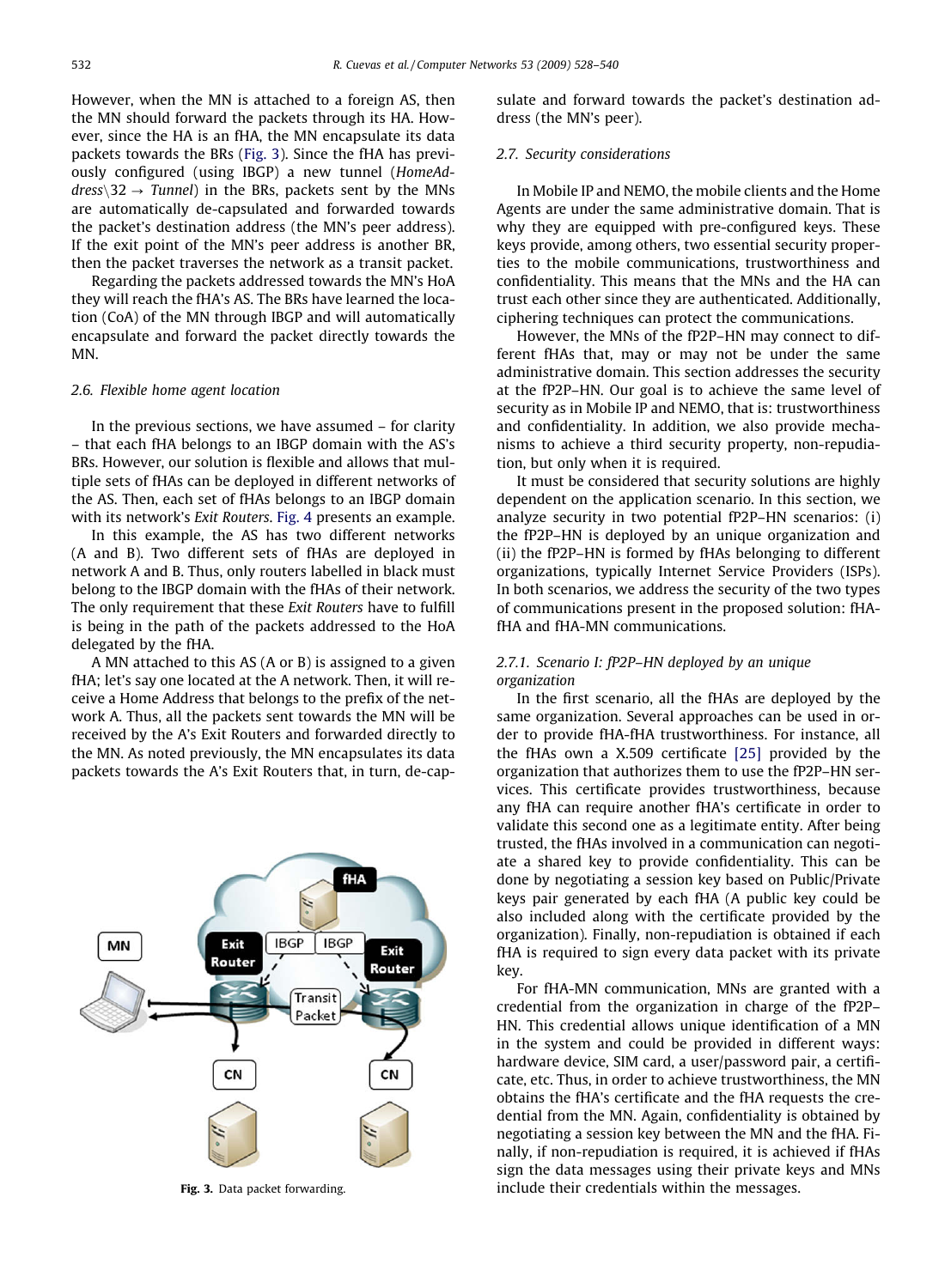<span id="page-5-0"></span>

Fig. 4. Example of location of the fHAs.

2.7.2. Scenario II: fP2P–HN deployed by several organizations

This second scenario requires more complex security mechanisms because many different organizations are involved in the fP2P–HN deployment. Again, the most important requirements for the proposed solution are trustworthiness and confidentiality, but also non-repudiation is analyzed.

We propose using a trusted third party (TTP) in order to achieve these goals. This TTP is trusted by all the organizations participating within the fP2P–HN and thus, by all the fHAs belonging to these organizations.

In this scenario, the organizations that offer mobility services are typically the ISPs. In addition, an ISP is (usually) an AS within the Internet architecture. Thus, we assume that all the fHAs belonging to an AS are managed by a single ISP.

In this architecture, each ISP participating in the fP2P– HN is granted with a X.509 certificate obtained from the TTP. This certificate contains, among other elements: the AS Number, the AS public key (AS\_pu\_key) and the valid period. It must be taken into account that each ISP has an AS private key (AS\_pr\_key) paired with the AS\_pu\_key. Then, all the fHAs deployed in a given AS use that certificate within the fP2P–HN. Only fHAs belonging to an ISP participating in the fP2P–HN are provided with such certificate. Therefore, based on this approach, we are able to provide the required security properties in the fHA–fHA communications.

Trustworthiness is achieved because only fHAs owning such a certificate (provided by the TTP) are trusted by the rest of fHAs within the fP2P–HN. Therefore, at any time a given fHA,  $fHA_1$ , could request from another fHA,  $fHA_2$ , its certificate to check whether  $fHA_2$  is an authorized entity or not.

After both fHAs trust each other, they negotiate a shared key in order to provide confidentiality to the fHA-fHA communication. Several approaches could be applied at this point. For instance, the  $fHA_1$  can provide a nonce $_1$ <sup>1</sup>

encrypted with the AS\_pu\_key<sub>2</sub> to the  $fHA_2$ , and similarly  $f<sub>H</sub>A<sub>2</sub>$ . Therefore, both peers create a shared key using the nonces as input parameters to a given function. For instance, Shared Key =  $f($ nonce<sub>1</sub>, nonce<sub>2</sub> $)$  = nonce<sub>1</sub> XOR nonce<sub>2</sub>.

In order to secure, the fHA-MN communications, we propose a similar approach to that used in GSM [\[26–28\]](#page-12-0) that validates users owning a SIM card using a credential. In GSM, when an user is attached to a foreign operator (roaming), it has to present its credentials to the new operator. Then, the new operator contacts the home operator and uses the received credentials to validate the user.

Following this approach, in the fP2P–HN the home AS (an ISP with the certificate provided by the TTP) provides credentials to its MN clients. This credential could be: a certificate, an unique ID like in GSM networks, etc. Therefore, once a MN selects a new fHA from a different ISP, it presents its credential and its home AS number to the new fHA. In turn, the new fHA validates the MN by sending to one of the fHA in the MN's home AS the credential. Then, based on the received credential, the fHA in the home AS checks if the credential's owner is an authorized user and returns the validation result to the new fHA. If the validation is successful the new fHA can trust the MN.

Finally, each MN has a permanent trusted connection with its Original fHA. Thus, the MN also trusts the new fHA because it has been authenticated by its Original fHA. This means that the new fHA is trusted by the Original fHA and also by the MN. Therefore, trustworthiness is achieved in both directions. After that, a shared key could be negotiated between the fHA and the MN in order to provide confidentiality for the communications. Non-repudiation is achieved (if required) by applying the same mechanism introduced in the previous scenario.

### 2.8. Final remarks

In this subsection, we discuss the final considerations of the fP2P–HN. First, changing the MN's HoA may break the existing connections. In order to solve this issue, we propose that these connections are forwarded through the

 $<sup>1</sup>$  A nonce is a long random number.</sup>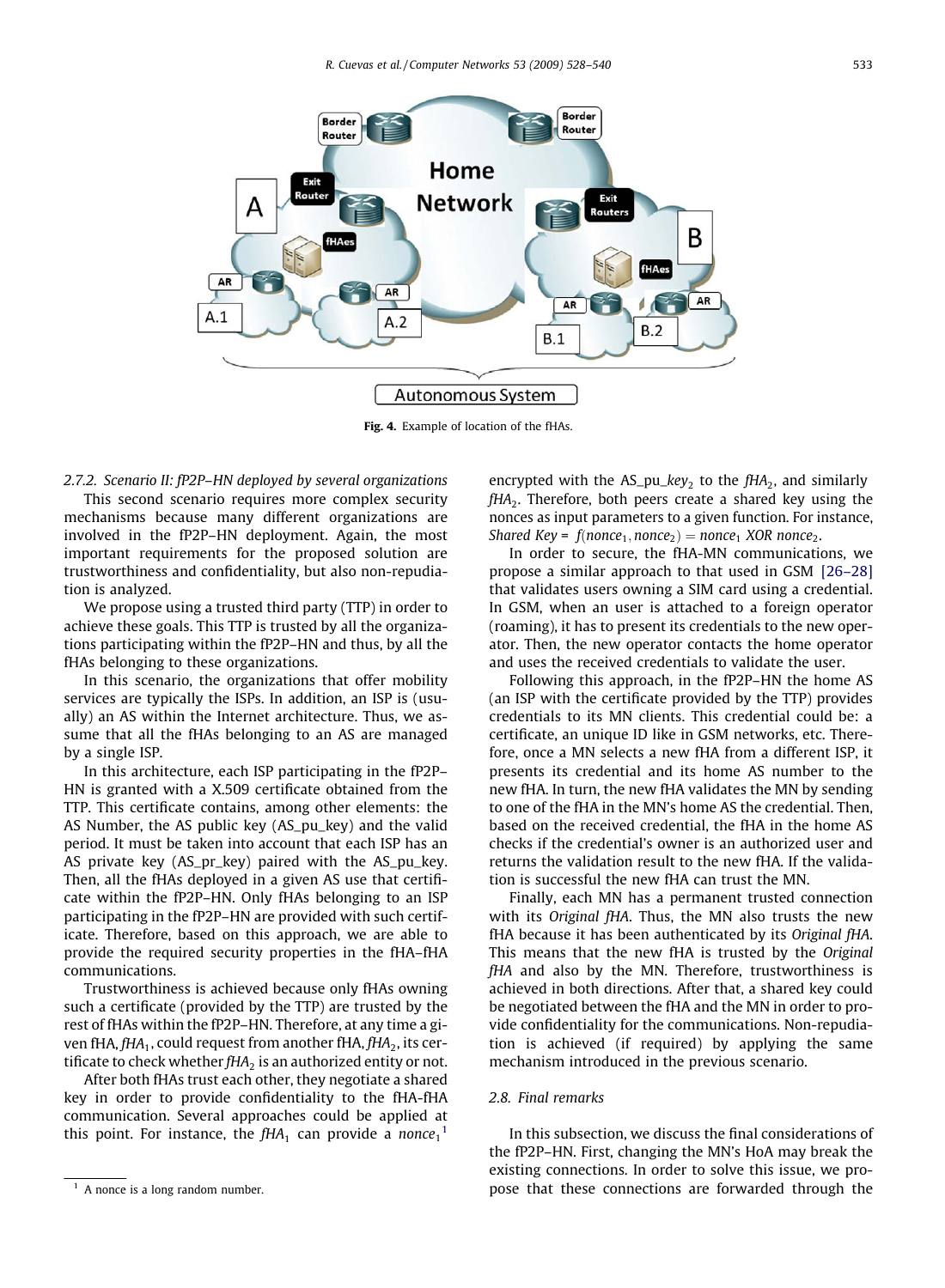previous fHA while new connections are forwarded through the new fHA. A MN changes its HoA only when it is outside of its currently assigned fHA's AS and the RTT is above a given threshold. ASes usually provide connectivity to very large geographical areas, thus, this will occur rarely. In addition, 98% of the connections last less than 15 minutes [\[16\],](#page-11-0) this means that very few connections may be affected. Regarding the inbound connections, the MN may still use its original HoA (the one from its Home Network). In fact, as we have seen in Section 2.7, the MNs use this connection for authentication purposes, therefore, MNs are always reachable through their regular Home Addresses. It is worth to note that MNs are clients (not servers) and with the current deployment of firewalls and NATs inbound connections are almost non-existent.

Second, the regular Mobile IP or NEMO handovers (i.e. changing the access router) are not affected by the fP2P– HN. That is, the procedural operations of the regular handovers are exactly as defined in the Mobile IP and NEMO standards. Therefore, the latency of these handovers is the same in our approach as in Mobile IP or NEMO. Furthermore, the fP2P–HN adds a second handover type that occurs when the MN changes its HA and its HoA. Then the handover latency is higher than in the regular one because it includes the search process in the P2P network. However, since the existing connections are being forwarded through the previous HA, this extra handover latency does not affect the communications. We can conclude that although our solution introduces a new type of handover that suffers from a higher latency, this does not impact the performance of the communications.

Finally, the architecture requires minor modifications in the MNs and HAs. Obviously, the HAs must include an implementation of the fHA and the P2P algorithms. Regarding the MNs, they must include a triggering mechanism to discover a closer HA. As noted previously, this mechanism can use any metric, in our paper, we have used the RTT. In addition, the MNs must support multiples HoAs, this is already under standardization by the MEXT WG [\[19\]](#page-11-0). The signalling between the MNs and the fP2P– HN can be accommodated into the Mobile IP signalling by exploiting the Extensions field present in the Binding Update messages (see [\[29\]](#page-12-0) for details). Finally, the rest of the entities participating in the solution (CNs and routers) do not need to be modified. Since Mobile IP has not been deployed yet, we believe that the deployment cost of Mobile IP enhanced with the fP2P–HN would not increase.

# 3. Evaluation

The fP2P–HN architecture introduces two major improvements on Mobile IP and NEMO which are: the reduction in the delay of the communications and the reduction in the load at the HAs. However, these improvements increase the signalling load in both, Intra (IBGP) and Inter-domain (P2P) levels. In order to evaluate the advantages (reduction in the communication's delay and reduction in the load at the fHAs) and the costs (Inter-Domain Signalling and Intra-Domain Signalling), we have implemented the fP2P–HN in a simulator.

## 3.1. Simulation setup

In order to simulate the proposed solution, we have used Internet-like topologies generated with the last version (3.0) of Inet [\[21\].](#page-11-0) An earlier version of this random topology generator was presented in [\[20\].](#page-11-0) We have chosen Inet as the topology generator because it has been designed based on the analysis of public NLANR (National Laboratory for Applied Network Research) data-traces [\[22\].](#page-11-0) These traces, well-known by the passive measurements research community, have been collected from a variety of links at different networks. This means that Inet does not produce synthetic topologies, but realistic topologies based on real data-traces. In addition, Inet fulfils the requirements since it is intended to model AS-level connectivity instead of router-level connectivity. Regarding the mobility model, we have used the Random Waypoint Mobility simulator [\[15\].](#page-11-0) This simulator implements the well-known Random Trip Model [\[23\]](#page-11-0) that was proposed as a generic mobility model. We refer the reader to [\[15,21\]](#page-11-0) for further details.

Node-level simulators such as NS-2 or OMNET do not scale when simulating a large number of ASes. On the other hand AS-level simulators such as C-BGP or simBGP are not intended to include end-host mobility. That is why we have developed an ad-hoc simulator. We have implemented our simulator using Perl [\[33\]](#page-12-0), the topology is generated using the Inet topology generator and the Random Waypoint Mobility model has been implemented into the simulator. The AS topology is stored as a graph using CPAN's Graph library and, for each MN, and after each movement, the shortest path to it fHA is computed using the Floyd–Warshall algorithm [\[34\]](#page-12-0).

Armed with a topology generator and a mobility model we have developed an ad-hoc simulator. Unless noted otherwise, we have simulated an average number of 100 mobile clients per fHA. The MNs are distributed randomly (uniformly) among the fHAs, this means that the fHAs do not necessarily serve the same number of MNs. Each MN is assigned to a given Home Network (uniformly); the location if this Home Network is assigned randomly. For each handover, the MN has a 10% of probability of remaining in the same AS and, after a handover it remains attached to the same access router during a random amount of time distributed as (Gaussian)  $N(5,1)$  s. When the MN remains in the same AS, it means that it is changing its access router (CoA). Obviously, these values produce highly mobile nodes compared to the movements in real environments, however, we aim to evaluate our solution in a stressful scenario. Regarding the delays of the links, we consider that each link has a constant delay uniformly distributed as  $U[10, 25]$ ms. Finally, each MN sends 1 unit of bandwidth per second towards its Home Agent (for Mobile IP) and 1 unit towards its flexible Home Agent (for fP2P–HN). Since we aim to compare the load of both proposals a CBR data stream suffices. The MN's threshold to trigger the fHA discovery procedure is set to 75 ms.

We run each simulation during 1000 s (simulation time) running fP2P–HN and Mobile IP/NEMO. We consider the following deployment scenarios  ${0.01, 0.1, 0.3, 0.6}$ ,  $0.75, 0.9$ . These numbers represent the probability of deploying one fHA for each AS. In the case of Mobile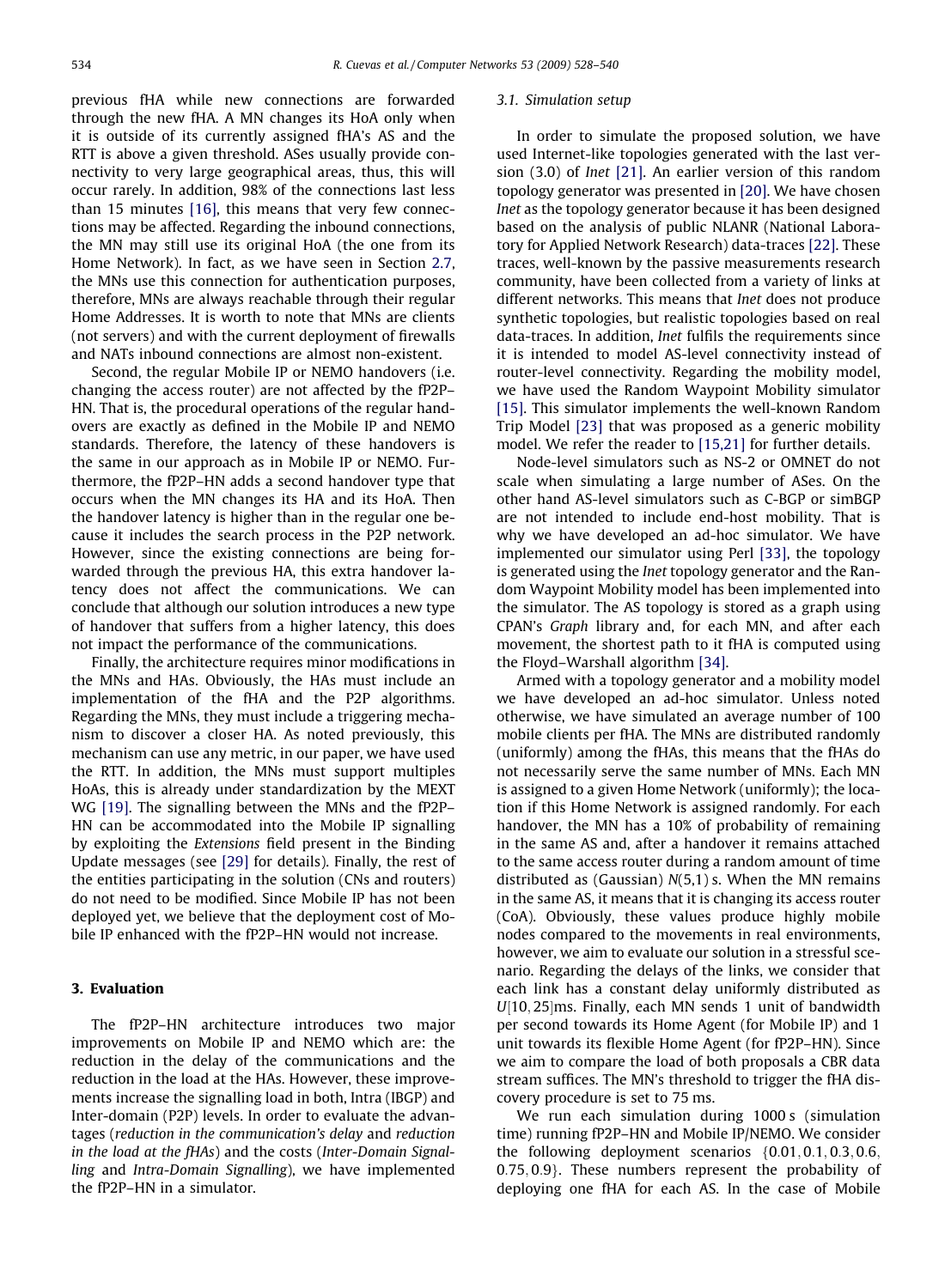IP/NEMO, we consider the same number of HAs and the same number of MNs. Finally, we repeat the simulation of each deployment scenario 50 times with a different topology of 3500 ASes. The different topologies are generated using Inet (different seeds). In total, we have run 300 simulations. With this setup we simulate a wide range of scenarios, and we obtain the needed statistical information to assure the accuracy of the results. This accuracy is represented by the 90% Confidence Intervals included in every table and figure.<sup>2</sup> In order to run this huge amount of simulations, we have used a cluster of 70 machines (Intel Xeon, 16Gb RAM) that uses Sun's N1 Grid Engine [\[24\].](#page-11-0)

The graphics included in this section represent the Cumulative Distribution Function, $3$  (CDF) of the different evaluated aspects and also provides the Confidence Intervals of the calculated CDF. In order to obtain the CDF, first we compute the discrete probability density function (pdf) of the data. That is, we calculate the data distribution histogram. The histogram resolution (i.e. the width of the histogram intervals) was selected small enough to avoid information losses. Once we had the histogram, the CDF is the result of computing the histogram's cumulative sum. This process was repeated for each one of the 50 simulation samples. Thus, once we had the 50 CDFs we estimated the Confidence Interval for each one of the CDF points (that is, for each one of the histogram intervals). Since the histogram resolution is very high, the Confidence Intervals are not represented for every point since the figure would not be understandable.

#### 3.2. Simulation results

#### 3.2.1. Reduction of the communication delay

Firstly, we focus on the analysis of the communication delay since this is the main issue of Mobile IP and NEMO. [Fig. 5](#page-8-0) shows the delay of the communications in the path between the MN and its current HA, both for Mobile IP and for the fP2P–HN. The figure presents the CDF of the average delay suffered by each MN. The results show that, for a very low deployment (1%), the fP2P–HN slightly outperforms Mobile IP/NEMO. However, increasing the deployment up to 10%, the reduction of the delay achieved by the proposed solution is around 30%. This confirms, that even in the case of low deployments, our solution clearly outperforms Mobile IP or NEMO. Moreover, if we analyze the cases of higher deployments, fP2P–HN reduces the communication delay up to 6 times compared to Mobile IP or NEMO.

[Table 1](#page-9-0) summarizes the results of [Fig. 5.](#page-8-0) It shows the mean MN-HA communication delay for both fP2P–HN and Mobile IP/NEMO.

Thus, we can conclude that in terms of delay, fP2P–HN introduces a major improvement compared to the Mobile IP or NEMO solutions.

## 3.2.2. Reduction of the load at the fHAs

In addition to the Route Optimization problem, the fP2P–HN addresses the reduction of the data traffic load at the HA as well. For this purpose, we have introduced the concept of fHA. [Fig. 6](#page-9-0) depicts the Complementary CDF (CCDF) of the percentage of saved traffic at the fHA compared to the regular Mobile IP's HA. The obtained results show that fP2P–HN introduces a major reduction of the load at the HA. The percentage of load reduction decreases along with the deployment. In the case of 1% of deployment, we find that around half of the fHAs are free of data traffic load. This means that they delegate the forwarding task to the Exit Routers. Even considering large deployments  $(d = 0.9)$ , 80% of the fHAs experience a load reduction larger than 50%.

[Table 2](#page-9-0) shows the mean values. It must be noted that even in the worst case  $(d = 0.9)$  the mean load reduction with the fP2P–HN is 54.56%.

The reader may wonder why the percentage of saved traffic decreases as the deployment increases. This is because the fHAs delegates the forwarding of traffic from/to the MN when this is not directly attached to the fHA's AS. Whereas, if the MN is attached to its fHA's AS, then the fHA is responsible for forwarding the traffic from/to the MN. Hence, if we consider a large deployment of fHAs, it is more likely that the MNs are attached to its current fHA's AS so that the fHA suffers from higher load. On the other hand, in case of low deployments, the probability that the MN finds an fHA in its current AS is lower. Then, the MN maintains the connection to the fHA located in a different AS which delegates the forwarding task to the Border Routers. Thus, the fHA's load is lower with low deployments.

In a nutshell, the higher the deployment, the higher the probability that a MN uses an fHA placed at its current AS; thus more data traffic is forwarded by the fHAs.

## 3.2.3. Inter-domain signalling

As has been explained above, existing solutions addressing the problem of Route Optimization for Mobile IP and NEMO are not scalable. However, the fP2P–HN uses P2P (an scalable technology) in order to signal the location of the HAs. In this section, we evaluate the number of Inter-domain (P2P) signalling messages required to run the fP2P–HN.

[Fig. 7](#page-9-0) shows the inter-domain (P2P) signalling generated by the fP2P–HN to signal the location of the different fHAs. This figure depicts the CDF of the number of inter-domain signalling messages per second (sent + received) that a fHA has to support in the fP2P–HN. We can observe that the signalling overload introduced by the fP2P–HN remains between 50 and 100 messages/s for all the analyzed deployments. Therefore, the fP2P–HN requires a low number of Inter-domain signalling messages. Moreover it must be considered that these messages are usually short messages; thus the bandwidth consumption is negligible. For instance if we consider the worst case of the figure (50 sent + 50 received messages per second) and we assume that each message has 50 bytes (a Mobile IPv4's Binding Update message has 44 bytes, see [\[29\]\)](#page-12-0); then the amount of signalling traffic that an fHA has to support in the fP2P–HN is 20 kbps (both uplink and downlink).

 $2\,$  In some figures, the Confidence Intervals are so narrow they appear as a point in the figure or are smaller than the symbol representing the point. <sup>3</sup> In case of [Fig. 6.](#page-9-0) the Complementary CDF is represented instead of the

CDF.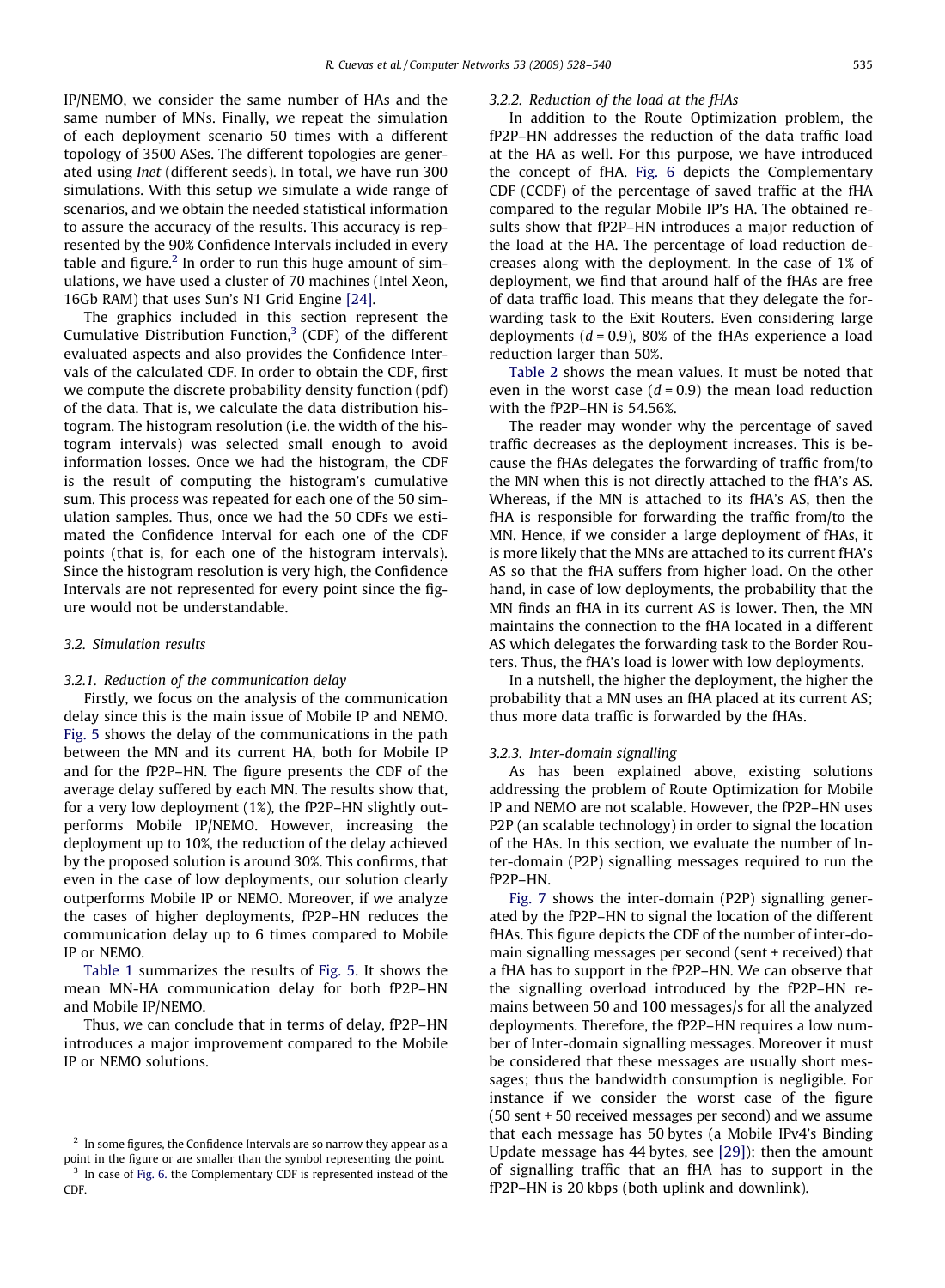<span id="page-8-0"></span>

Fig. 5. Average communications delay in the MN-HA path.

[Table 3](#page-9-0) presents the mean number of total messages/s supported by the fHA.

Again it is worth analyzing the signalling overload as function of the deployment. The reader can observe that the overload increases as the deployment goes from 1% to 10%, and from this point it decreases along with the deployment increment. There are two parameters affecting the inter-domain signalling: the number of fHAs forming the fP2P–HN and the number of special BUs soliciting a

new fHA (fHA discovery procedure). The number of fHAs has an influence since the fHA discovery procedure takes place at the overlay level and the query is routed by several fHAs within the fP2P–HN. The number of fHAs routing each query is bounded by  $O(log_2(N))$  [13] (where N is the number of fHAs forming the fP2P–HN). Thus, as deployment grows (larger N), more fHAs are involved routing each query. On the other hand the number of special BUs gets reduced as the deployment increases. With large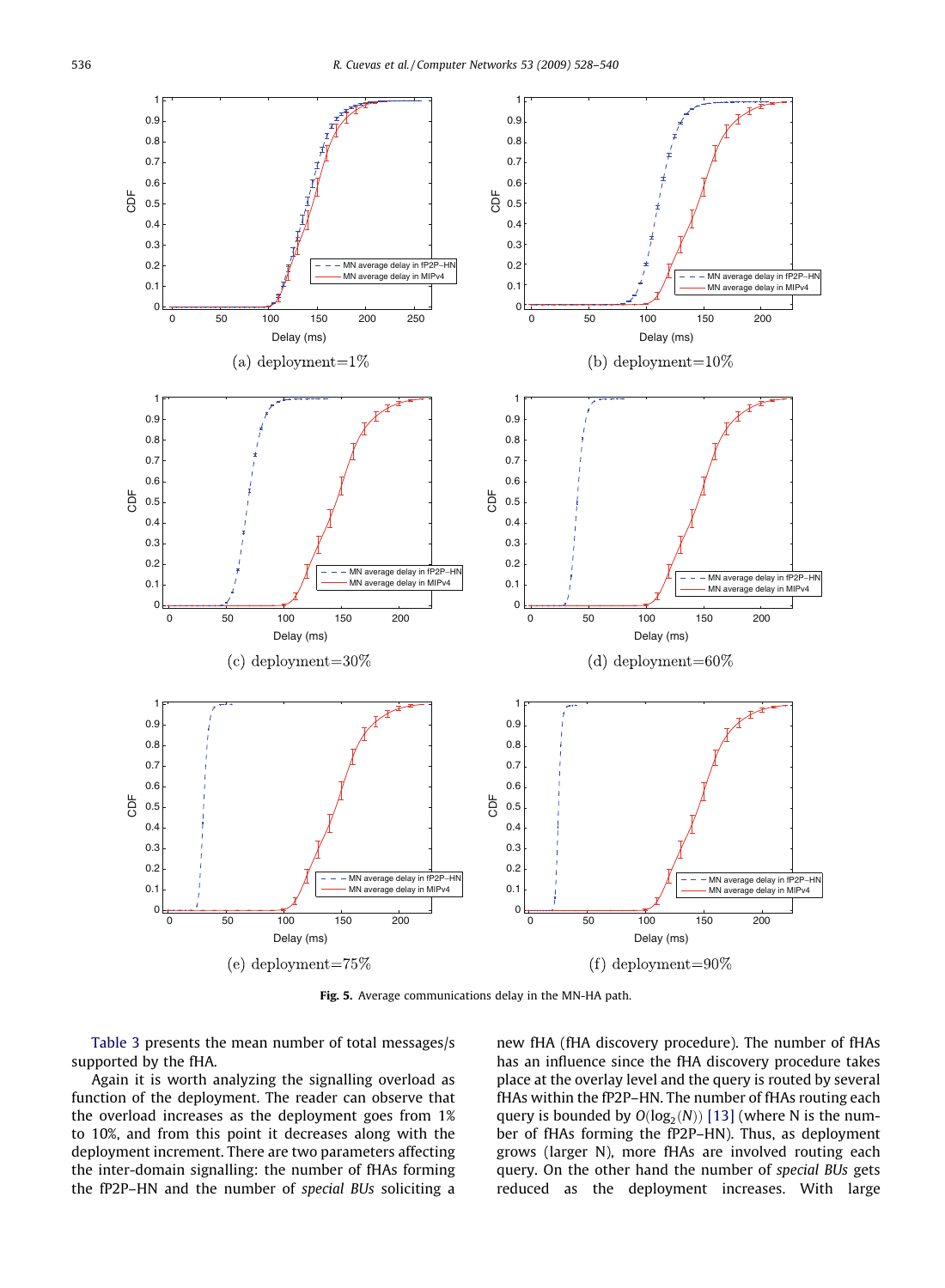<span id="page-9-0"></span>Table 1 Mean MN-HA communication delay.

| Deployment | fP2P-HN<br>(ms)   | Mobile IP<br>(ms) | Reduction of the delay<br>(%) |
|------------|-------------------|-------------------|-------------------------------|
| 0.01       | $140.86 \pm 0.95$ | $145.83 \pm 0.29$ | 3.41                          |
| 0.10       | $112.12 \pm 0.31$ | $145.83 \pm 0.29$ | 23.12                         |
| 0.3        | $69.63 \pm 0.16$  | $145.83 \pm 0.29$ | 52.25                         |
| 0.6        | $40.77 \pm 0.07$  | $145.83 \pm 0.29$ | 72.04                         |
| 0.75       | $31.22 \pm 0.04$  | $145.83 \pm 0.29$ | 78.59                         |
| 0.9        | $25.93 \pm 0.03$  | $145.83 \pm 0.29$ | 83.25                         |



Fig. 6. Percentage of fP2P–HN's saved data traffic regarding MIPv4.

Table 2 Mean load reduction at the fHA compared to mobile IP.

| Deployment | Load reduction (%) |  |  |
|------------|--------------------|--|--|
| 0.01       | $99.31 \pm 0.02$   |  |  |
| 0.10       | $92.72 \pm 0.03$   |  |  |
| 0.3        | $78.94 \pm 0.06$   |  |  |
| 0.6        | $64.81 \pm 0.04$   |  |  |
| 0.75       | $59.35 \pm 0.02$   |  |  |
| 0.9        | $54.56 \pm 0.72$   |  |  |



Fig. 7. fP2P–HN Inter-domain signalling traffic.

| $\sim$ | . . | $\sim$ |
|--------|-----|--------|
|--------|-----|--------|

Mean number of interdomain signalling messages/s per fHA.

| Deployment | Number of fHAs | Mean number of<br>(sent + received)<br>messages/s |
|------------|----------------|---------------------------------------------------|
| 0.01       | 35             | $66.77 \pm 0.14$                                  |
| 0.10       | 350            | $94.46 \pm 0.16$                                  |
| 0.3        | 1050           | $89.23 \pm 0.44$                                  |
| 0.6        | 2100           | $75.21 \pm 0.60$                                  |
| 0.75       | 2625           | $63.32 \pm 0.50$                                  |
| 0.9        | 3100           | $67.63 \pm 8.99$                                  |

deployments is expected that MNs will always be connected to very close fHAs and that the fHA discovery process will be rarely unsuccessful. Therefore, both parameters compensate each other. Thus, when the deployment increases from 1% to 10%, the increment of the number of fHAs outweighs the increment of the number of special BUs and the signalling load grows. For larger deployments the situation is reversed resulting in a signalling load reduction.

In order to further study this behaviour, let's consider Table 4. This table details the probability of triggering the fHA discovery procedure for each deployment scenario (the values have been collected from the simulations). As the table shows, when the deployment is low, the MNs initiate the fHA discovery procedure more often. This is because MNs detect that the RTT is above a given threshold, ask for a closer fHA, but, since deployment is low, do not find one. Hence, the probability of triggering the fHA discovery procedure decreases as the deployment increases.

Finally, we can conclude that the fP2P–HN is scalable. Considering a highly mobile simulation scenario and 100 MNs per fHA, the number of signalling messages in the worst case is 20 kbps. On the other hand, Table 3 shows that the number of signalling messages is irrespective of the number of deployed fHAs. In fact independent of the deployment, the overload values are within the same order of magnitude (hundreds). Hence, the inter-domain cost of the proposed solution is  $O(1)$ .

#### 3.2.4. Intra-domain signalling

Finally, we analyze the Intra-Domain signalling. This signalling includes the IBGP (UPDATE and WITHDRAWN) messages sent to the Exit Routers and the BGP queries sent to discover the MN's AS (see steps 2 and 3 in [Fig. 2\)](#page-3-0). This overload must be supported within each AS. [Fig. 8](#page-10-0) shows the CDF of the amount of signalling per AS (per second), considering the different deployment scenarios. As the figure shows the number of signalling messages is bounded between 0 and 70 (sent + received) messages/s. Again,

Table 4

Probability of triggering the fHA discovery procedure.

| Deployment | Probability |
|------------|-------------|
| 0.01       | 0.73        |
| 0.10       | 0.64        |
| 0.3        | 0.47        |
| 0.6        | 0.35        |
| 0.75       | 0.29        |
| 0.9        | 0.27        |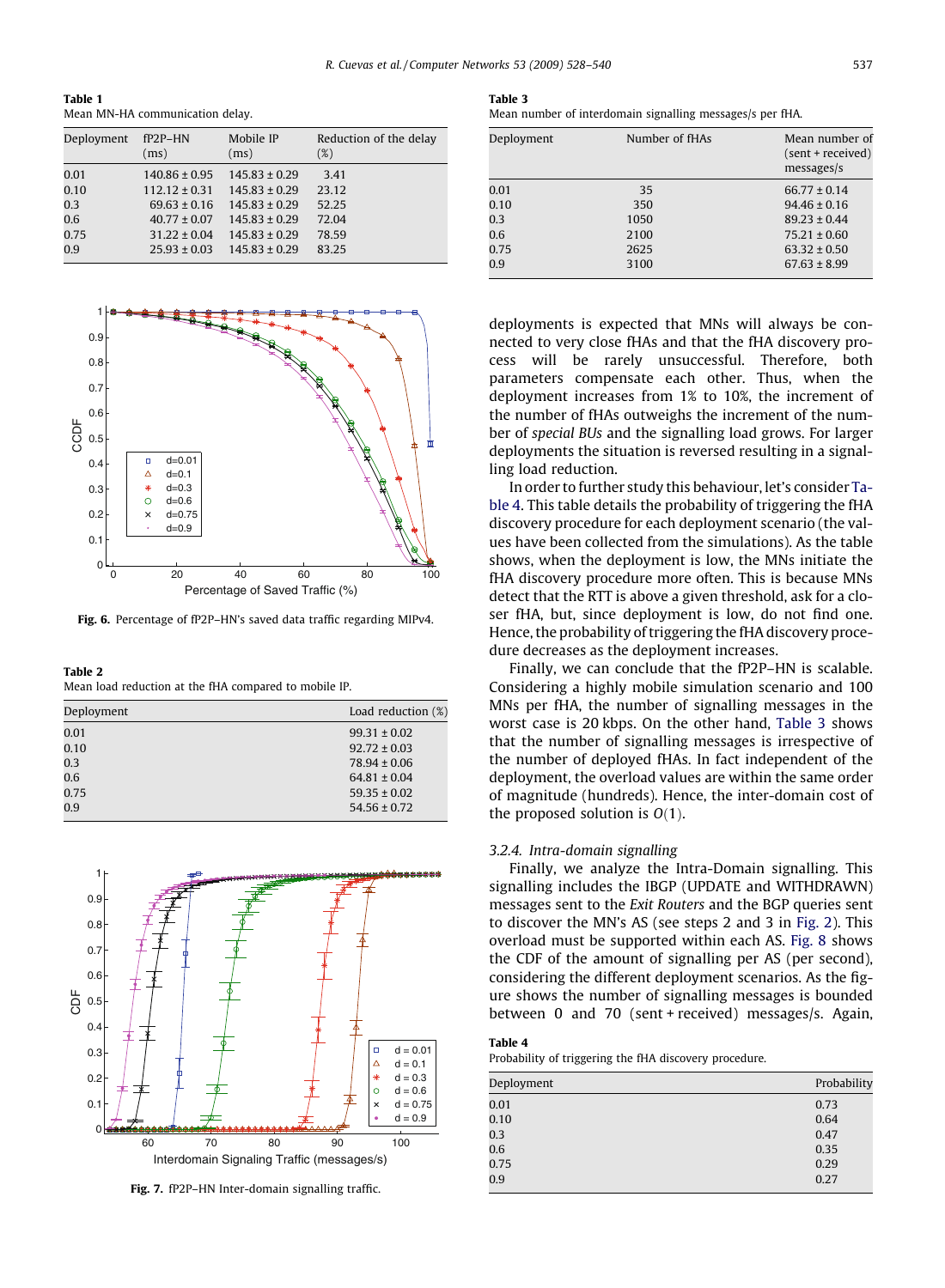<span id="page-10-0"></span>

Fig. 8. fP2P-HN Intra-domain signalling traffic.

considering a message size of 50 bytes, the download/upload rate is less than 15 kbps. Additionally it has to be taken into account that this number is the total amount of signalling traffic supported inside each AS. Since the fP2P–HN allows deploying multiple fHAs within an AS (Section 2.6) each fHAs should only process a part of this signalling overload.

Regarding the mean values, Table 5 shows the results. The Intra-Domain signalling decreases as the deployment decreases. This is an expected result, since when MNs are directly attached to its fHAs no IBGP signalling is produced.

#### 3.3. Summary of the obtained results

This section has evaluated the advantages and costs introduced by the fP2P–HN in front of the standard Mobile IP/NEMO protocols. The conclusion is that the fP2P–HN solves the main drawbacks of Mobile IP/NEMO (communication's delay and HA overload) with a low cost, some dozens of kbps in terms of extra signalling traffic. The obtained improvement depends on the deployment of the fP2P–HN. Fig. 9 summarizes in a single graphic the improvements (load reduction and communication delay reduction) introduced by the fP2P–HN as function of the deployment. This figure allows us to determine the required deployment in order to achieve a given performance. For instance if we aim to reduce both the communication delay and the load at the HA over 60% then we should have an fHA deployment between 45% and 65%. Finally, large deploy-

| Table 5 |                                                          |  |  |
|---------|----------------------------------------------------------|--|--|
|         | Mean number of intradomain signalling messages/s per AS. |  |  |

| Deployment | Average number of (sent + received)<br>messages (messages/s) |
|------------|--------------------------------------------------------------|
| 0.01       | $49.60 \pm 0.03$                                             |
| 0.10       | $45.96 \pm 0.05$                                             |
| 0.3        | $39.00 \pm 0.09$                                             |
| 0.6        | $32.57 \pm 0.11$                                             |
| 0.75       | $30.21 \pm 0.12$                                             |
| 0.9        | $29.24 \pm 1.00$                                             |



Fig. 9. Reduction of the communication's delay and fHA's load.

ments improve the communication's delays while low deployments improve the reduction of the load at the fHAs.

### 4. Related work

Incorporating route optimization to Mobile IP and NEMO clients is a key issue when considering the deployment of a truly mobile Internet. That's why this topic has attracted the attention of the research community and many solutions have been proposed.

First, the research community focused on solving this problem specifically for Mobile IPv4 [\[9\]](#page-11-0) and NEMO clients [10–12]. The main idea behind these proposals is to deploy a new entity at the correspondent network that helps the MN to communicate directly with the CN. Usually this new entity authenticates the location (CoA) and the identity (HoA) of the MN. In addition, this device acts as a tunnel endpoint; this way the MN can send the packets tunnelled directly to the correspondent network. The main drawback of all these proposals is that they require deploying a new entity on each correspondent network. In the current Internet status, this would imply deploying a new entity on each network or at least, on each AS (currently there are roughly 22.000 ASes on the Internet). That's why we believe that the deployment cost of these solutions is too high.

As we mentioned in Section 1, Wakikawa presented recently a different approach [\[3\]](#page-11-0) used by other researchers [\[4–6\]](#page-11-0). Since these proposals are not scalable [\[7,8\]](#page-11-0), we propose using a P2P network that it is fully scalable and we benefit from the fHA that reduces the load at the HAs significantly.

# 5. Conclusions

The Mobile IP and NEMO protocols provide mobility for the Internet. Both protocols force the mobile nodes to send their data packets through a special entity (Home Agent) when communicating with their peers. This Home Agent is located at the mobile node's Home Network and forces the packet to follow a sub-optimal route. This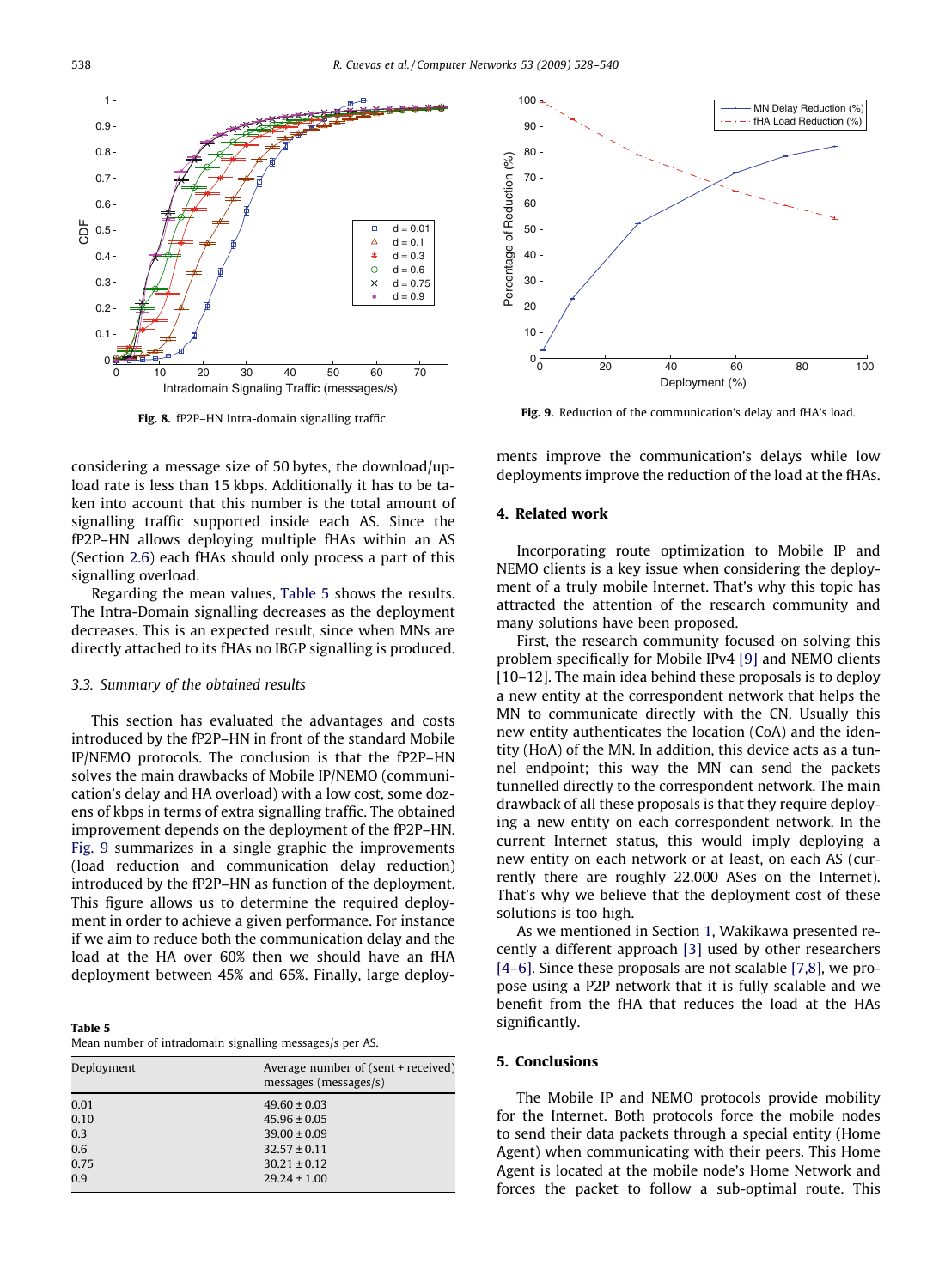<span id="page-11-0"></span>reduces considerably the communications' performance, increases the delay and the infrastructure load. The research community has focused on solving this issue deploying several Home Agents throughout the Internet. Then a mobile node may pick a closer one to its topological position in order to reduce the delay. Different authors use different technologies to signal the location if these Home Agents: eBGP, Anycast or a static list. Although this approach reduces the delay it is not Internet-scalable. Additionally, the Home Agents still have to forward all the mobile node's data packets and may become the bottleneck for the whole system.

In this paper, we have presented the fP2P–HN architecture that takes into account these issues. First, the architecture also deploys several Home Agents in order to reduce the delay. Second, it uses a P2P network to signal the location of these Home Agents in an scalable way. Third, the Home Agents of the architecture are in fact flexible Home Agents. These agents signal the location of the mobile nodes within a network using the IBGP. This way the network's exit routers are aware of the location of the mobile nodes an can forward the packets by themselves, thus, the load at the flexible Home Agent is significantly reduced.

It is reasonable to consider a Community Network as a NEMO in a mobile environment. Therefore, the proposed solution has a clear application in Mobile Community Networks, specifically by reducing the delay of the communications of such networks and the infrastructure load.

We have implemented the fP2P–HN in a simulator and we have evaluated the benefits and the costs of the architecture. The benefits are two: reduction of the delay and of the load at the Home Agents. The costs are the extra Inter- and Intra-domain signalling messages. We have put special attention on evaluating the Inter-domain overload since this cost must be scalable. In order to provide significant results, we have simulated the architecture using large Internet-like topologies of 3500 autonomous systems and a mean number of 100 mobile nodes per Home Agent. Additionally, each simulation has been repeated 50 times, using a different Internet-like topology, this way we can provide confidence values of the results. We tested different scenarios of deployment of the architecture, from 0.01 flexible Home Agents per Autonomous System to 0.9.

The main conclusions that can be extracted from the results are:

- The fP2P–HN effectively reduces the delay of the mobile nodes compared to Mobile IP/NEMO. Even with low deployments (0.1) the reduction is 23%. As the deployment grows so does the reduction that can be up to 83% (0.9).
- Our architecture reduces the traffic processed by each flexible Home Agent compared to that of Mobile IP/NEMO. As expected, the reduction of the traffic decreases as the deployment increases. In the worst case, the reduction of the traffic processed by a flexible Home Agent is 54% (0.9). This reduction grows further to 99% (0.01).
- Our architecture is highly scalable since the amount of Inter-Domain signalling is within the same order of magnitude (hundreds) and irrespective of the number of flexible Home Agents deployed, thus, the cost is  $O(1)$ . Additionally, the amount of Inter-Domain signalling traffic per flexible Home Agent is around 20 kbps.
- The extra Intra-Domain signalling of the fP2P–HN is very low, around 15 kbps per Autonomous System. Since the architecture allows that multiple flexible Home Agents are deployed within an Autonomous System this overload may be shared among several entities.

### Acknowledgements

This work has been partially supported by the EU funded CONTENT NoE (FP6-IST-038423, [www.ist-con](http://www.ist-content.eu)[tent.eu](http://www.ist-content.eu)), by the Spanish Ministry of Education and Science funded CEPS (TSI 2005-07520-C03) and the Regional Government of Madrid funded BIOGRIDNET (S-0505/TIC-0101, [www.biogridnet.es\)](http://www.biogridnet.es).

#### References

- [1] T. Clauser et al, NEMO route optimisation problem statement, RFC 4888 (2004). October.
- [3] R. Wakikawa et al., Virtual mobility control domain for enhancements of mobility protocols, IEEE INFOCOM, 2006.
- [4] Y.S. Yet et al., Global dynamic home agent discovery on mobile IPv6, Wireless Communications and Mobile Computing (August) (2006).
- [5] Boeing Connexion Service. [<http://www.connexionbyboeing.com>.](http://www.connexionbyboeing.com) [6] Marcelo Bagnulo et al., Scalable Support for Globally Moving Networks, ISWCS (2006).
- [7] G. Huston, Commentary on inter-domain routing in the internet, RFC 3221 (December) (2001).
- [8] Katabi Dina et al., A framework for scalable global IP-Anycast (GIA), SIGCOMM (2000).
- [9] Chun-Hsin Wu et al., Bi-directional route optimization in mobile IP over wireless LAN, Vehicular Technology Conference, September, 2002.
- [10] C. Ng et al., Network Mobility Route Optimization Problem Statement, RFC 4888 (2007).
- [11] M. Calderon et al., Design and experimental evaluation of a route optimization solution for NEMO, IEEE JSAC (2007).
- [13] K. Lua et al, A survey and comparison of peer-to-peer overlay network schemes, IEEE Communications Surveys and Tutorials (2005).
- [14] I. Stoica et al., Chord: a scalable peer-to-peer lookup service for internet applications, ACM SIGCOMM (2001).
- [15] S. Pal Chaudhurri et al., Perfect simulations for random trip mobility models, 38th Simulation Symposium, 2005.
- [16] N. Brownlee et al, Understanding Internet traffic streams: dragonflies and tortoises, IEEE Communications Magazine (2002).
- [17] R. Cuevas, C. Guerrero, A. Cuevas, M. Caldern, C.J. Bernardos, P2P based architecture for global home agent dynamic discovery in IP mobility, 65th IEEE Vehicular Technology Conference, 2007.
- [18] Albert Cabellos-Aparicio, Jordi Domingo-Pascual, A flexible and distributed home agent architecture for mobile IPv6-based networks, IFIP Networking (2007).
- [19] Mobility EXTensions for IPv6 (mext), [<http://www.ietf.org/](http://www.ietf.org/html.charters/mext-charter.html) [html.charters/mext-charter.html>.](http://www.ietf.org/html.charters/mext-charter.html)
- [20] S. Jamin et al., On the placement of internet instrumentation, Proceedings of IEEE INFOCOM, 2000.
- [21] Internet Topology Generator. [<http://topology.eecs.umich.edu/](http://topology.eecs.umich.edu/inet/) [inet/>](http://topology.eecs.umich.edu/inet/).
- [22] Passive Measurement and Analysis (PMA). [<http://pma.nlanr.net>.](http://pma.nlanr.net)
- [23] Amit Jardosh, M. Elizabeth, Belding-Royer, C. Kevin Almeroth, Subhash Suri, Towards realistic mobilitymodels for mobile ad-hoc networks, Proceedings of the 9th Annual International Conference on Mobile Computing and Networking, 2003.
- [24] N1 Grid Engine. [<www.sun.com/software/gridware/>.](http://www.sun.com/software/gridware/)